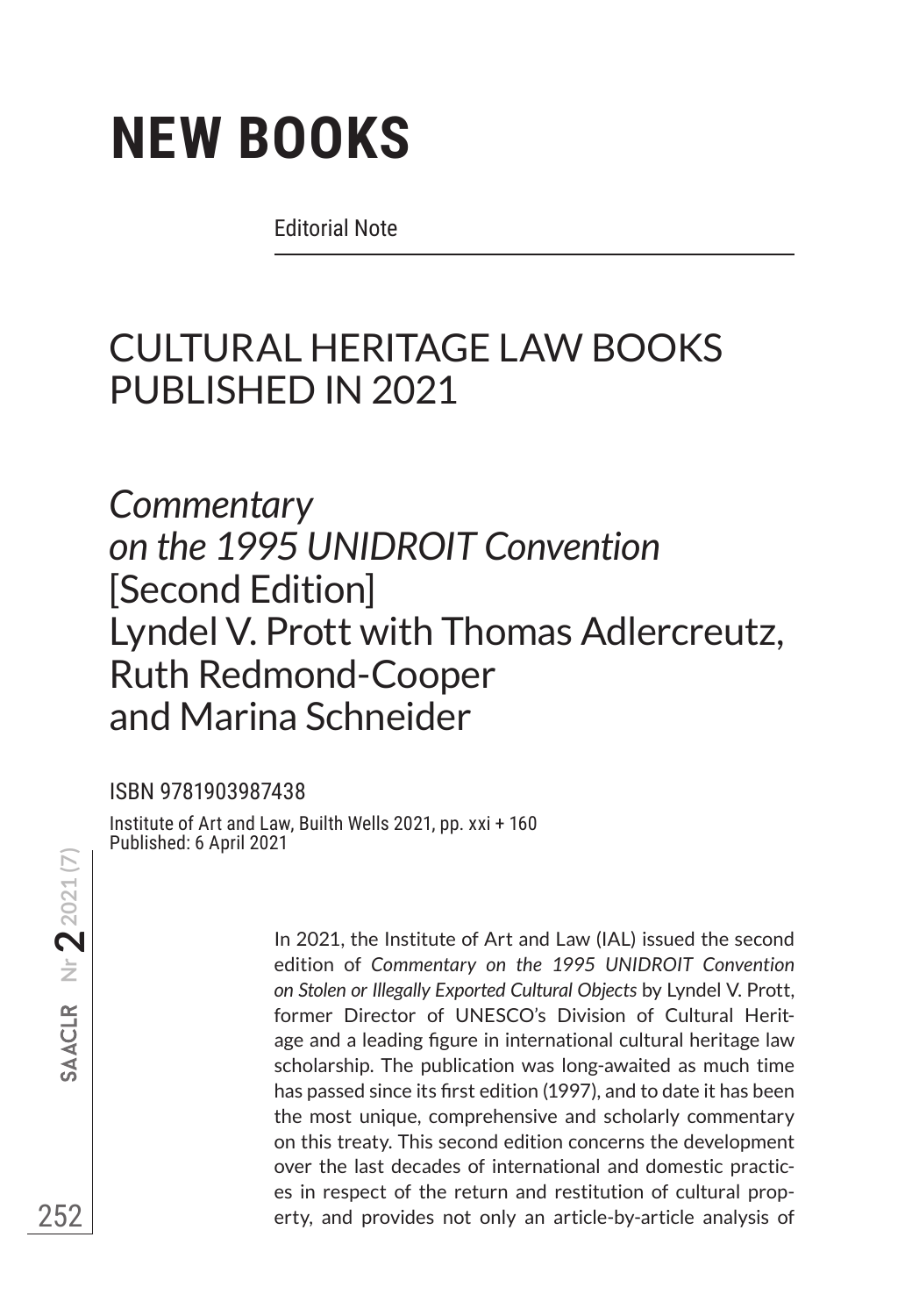the Convention, but also addresses its wider context and impact. In this regard it takes into account a number of practices of museums and States regarding their re-evaluation of the status of objects in collections and, in some cases, return of those objects to their countries of origin. Significantly, the influence of the UNIDROIT Convention can be seen in EU cultural heritage legislation. Particularly, the 2014 EU Directive on the return of cultural objects unlawfully removed from the territory of a Member State calls on, in its introductory paragraphs, EU Member States to consider ratification of both the 1970 UNESCO and the 1995 UNIDROIT Conventions, while Regulation (EU) 2019/880 on the introduction and the import of cultural goods refers to the legal definitions included in these two treaties. Moreover, the concept of due diligence in art trading, promoted by the 1995 UNIDROIT Convention, has increasingly been articulated and recognized in EU law and policy. This second edition of Prott's *Commentary* is also the fruit of a joint endeavour with other distinguished experts in the field: Thomas Adlercreutz (ICOMOS Sweden), Ruth Redmond-Cooper (IAL), and Marina Schneider (UNIDROIT).

# *Legalized Identities: Cultural Heritage Law and the Shaping of Transitional Justice* Lucas Lixinski

#### ISBN 9781108769044

Cambridge University Press, Cambridge 2021, pp. 228 Published: 8 April 2021

> In *Legalized Identities*, Lucas Lixinski, Professor at the Faculty of Law and Justice at UNSW Sydney (Australia) and a member of our Editorial Board, investigates the ways in which cultural heritage law relates to the field of Transitional Justice (TJ), broadly understood as a set of measures that allows a society to reimagine itself in the aftermath of a difficult period involving multiple human rights violations. The author argues that TJ has become an increasingly legalistic and technical field, but that its intersection with cultural heritage law (itself a technical field) opens room in both of these fields for pragmatic engagement with the realities of shifting identities and power in transitional contexts. Lixinski also argues that TJ and cultural heritage,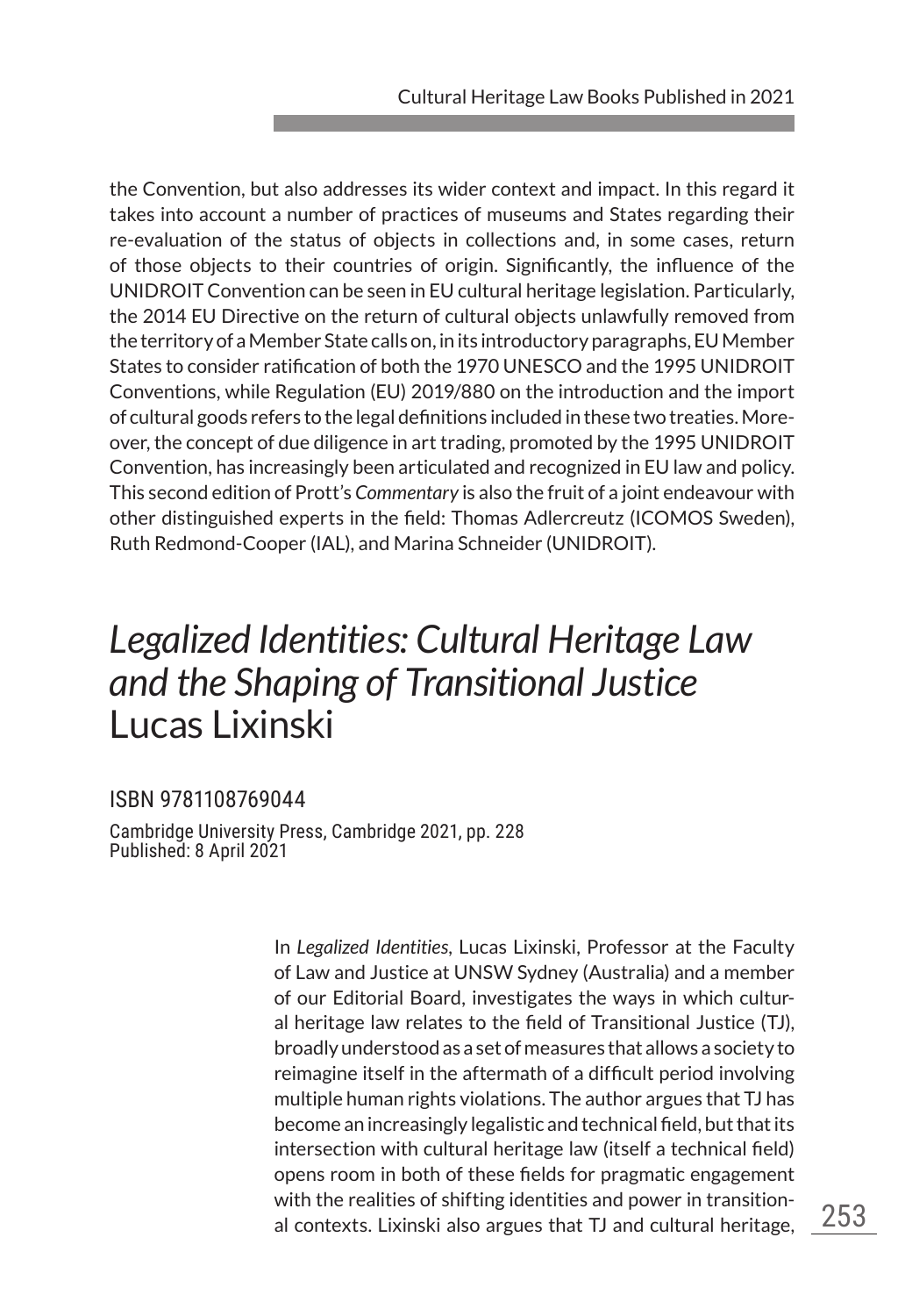#### Editorial Note

taken together, cancel their respective commitments to expert rule and offer possibilities for more creative and meaningful engagement with the politics of identity and transition via pragmatism.

To support this argument, the book first examines the connections between memory, identity, and transitional justice, including an important excursion on how the conservation paradigm that makes cultural heritage law so expert-centric came about as a direct response to the destruction of heritage during conflicts. After outlining the basic contours of the scholarly and policy fields with which he engages, Lixinski offers a succession of case studies to show how cultural heritage law and processes shape the identities which are narrated as a result of conflict, and how those narratives are anything but technocratic and neutral. By unpacking these narratives using a range of domestic and international case studies spanning all continents, Lixinski shows how TJ and identity narratives operate on the basis of similar general constructs, regardless of their location. He also compellingly demonstrates that law is a powerful mediator and authorizer of identities in transitional contexts. The book examines world heritage sites, intangible heritage elements, museums of memory and human rights, monuments to dictators and oppressors, underwater cultural heritage, and archives. Spanning all the major domains of cultural heritage law, the author makes a forceful case for us all to take seriously the work cultural heritage law performs in shaping transitional societies, and the field and practice of TJ itself. The book concludes by interweaving these threads against a background of pragmatism, looking in particular at memory laws in Poland as a platform to discuss the limits of authorized discourses on identity and show how awareness of their political power as law, memory, and TJ is crucial if we are to purposefully advance the requirements for building better societies. The book is written by a lawyer, but couched in extensive scholarship and practice from heritage studies and management, thus providing important insights both within and beyond the law. Lixinski offers a useful volume that can trigger important debates and offer valuable roadmaps for many societies around the world still grappling with their transitions.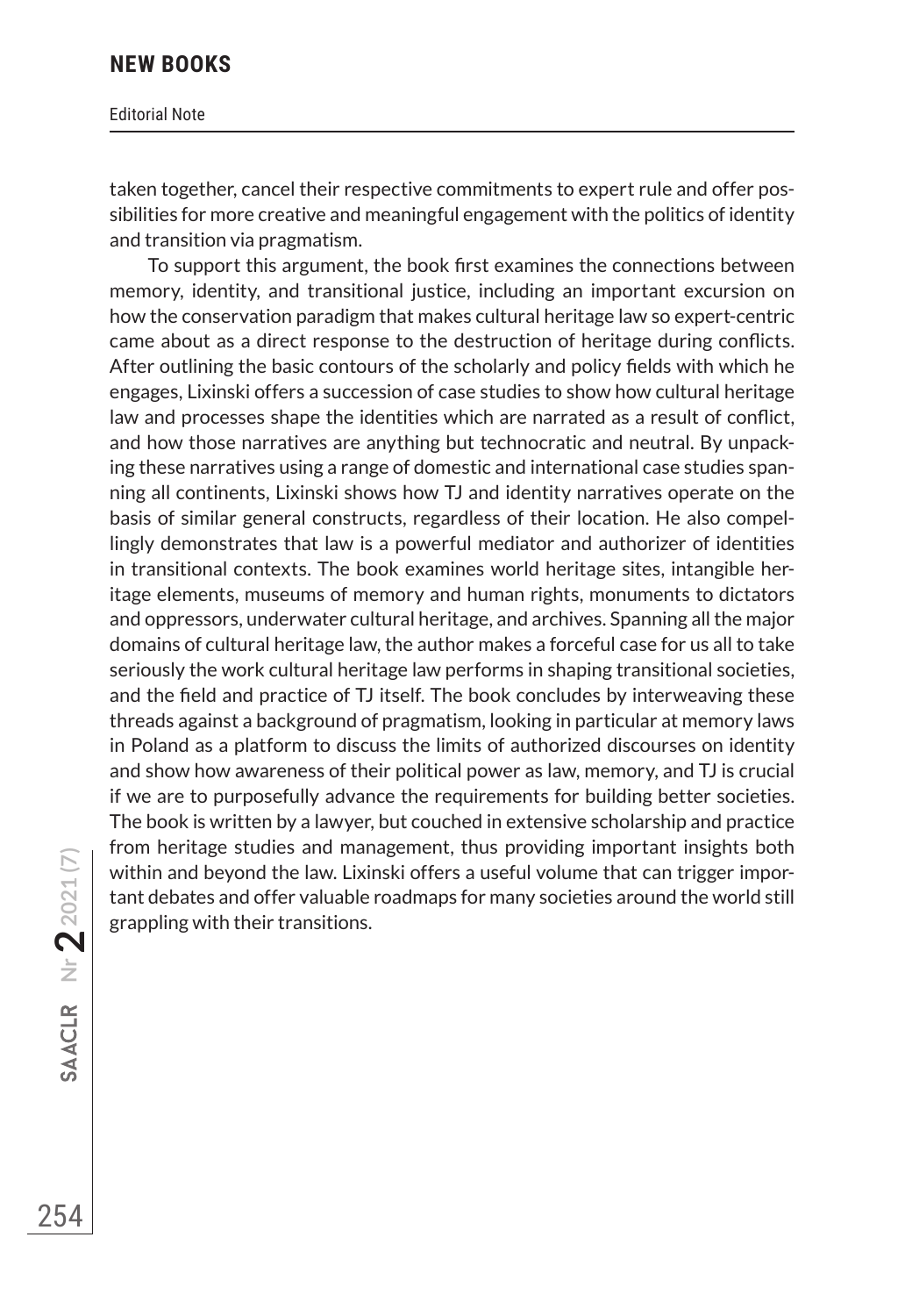# *Transcultural Diplomacy and International Law in Heritage Conservation: A Dialogue between Ethics, Law, and Culture* edited by Olimpia Niglio and Eric Yong Joong Lee

ISBN 9789811603099

Springer, Singapore 2021, pp. 467 Published: 2 May 2021

> This edited volume, published by Springer, provides a substantial contribution to understanding the international legal framework for the protection and conservation of cultural heritage. The editors, Olimpia Niglio, Professor in Comparative History of Architecture at the Hokkaido University (Japan), and Eric Yong Joong Lee, the President of YIJUN Institute of International Law and Professor of International Law at Dongguk University in Seoul (South Korea), gathered together 25 studies addressing various aspects of the interconnections between heritage, culture, law, and social studies. This book thus offers a range of perspectives from different parts of the world on the impact of law in heritage conservation. Using a holistic approach, the authors demonstrate the reciprocity of interactions in programmes and projects to enhance cultural heritage in the world. This edited volume contains a selection of interesting accounts on the role of cultural diplomacy to address the intolerances that often govern international relations, causing damage to human and cultural heritage. Its main purpose is to analyse the different cultural paradigms that are present in the management of heritage, and to advocate for improvements in international laws and conventions to enable better cultural policies of individual nations for the protection of human rights. The editors submit that it is only through open dialogue between the humanities and jurisprudence that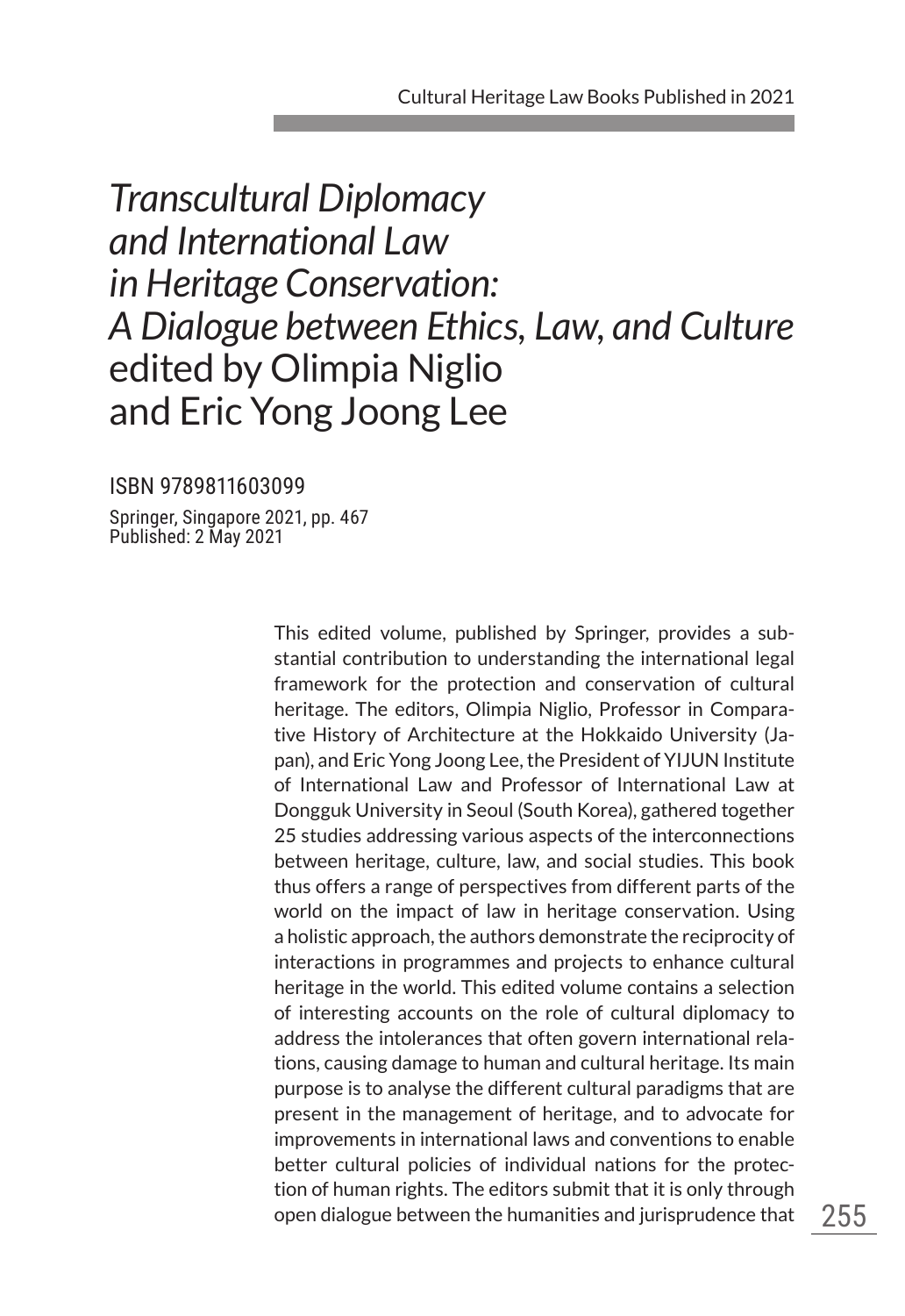Editorial Note

the international community will be able to better protect and value sovereignty and promote cultural heritage for the development of a better world. Such an approach is also enhanced in the Foreword by Francesco Francioni, emeritus Professor of International Law at the European University Institute in Florence (Italy), and Francesco Follo, Permanent Observer, Holy See (Vatican) at UNESCO. This book can be of great relevance to scholars working in areas relating to law, management, and policies with respect to cultural heritage conservation and protection.

# *Handbook of Intellectual Property Research: Lenses, Methods, and Perspectives* edited by Irene Calboli and Maria Lillà Montagnani

#### ISBN 9780198826743

Oxford University Press, Oxford 2021, pp. 912 Published: 3 June 2021

> In recent years, there has been unprecedented interest in intellectual property (IP) law, including in the context of the protection of cultural heritage and the realization of cultural human rights. Indeed, globalization, digitization, and the rise of post-industrial information-based industries have all contributed to the new prominence of IP law as one of the most important factors driving innovation and economic development. At the same time, the significant expansion of IP rules has profoundly impacted many areas of public policy, such as public health, the environment, biodiversity, and agriculture. The growing importance of IP law has led to an exponential growth of academic research in this area. This new handbook offers a truly comprehensive overview of the methods and approaches that could be used as guidelines to address and develop scholarly research questions related to intellectual property law. Edited by Irene Calboli, Professor of Law at Texas A&M University School of Law and Transatlantic Technology Law Fellow at Stanford University (USA), and Maria Lillà Montagnani, Associate Professor

**256**<br>256  $\mathsf{SAACLR}$  Nr  $2021(7)$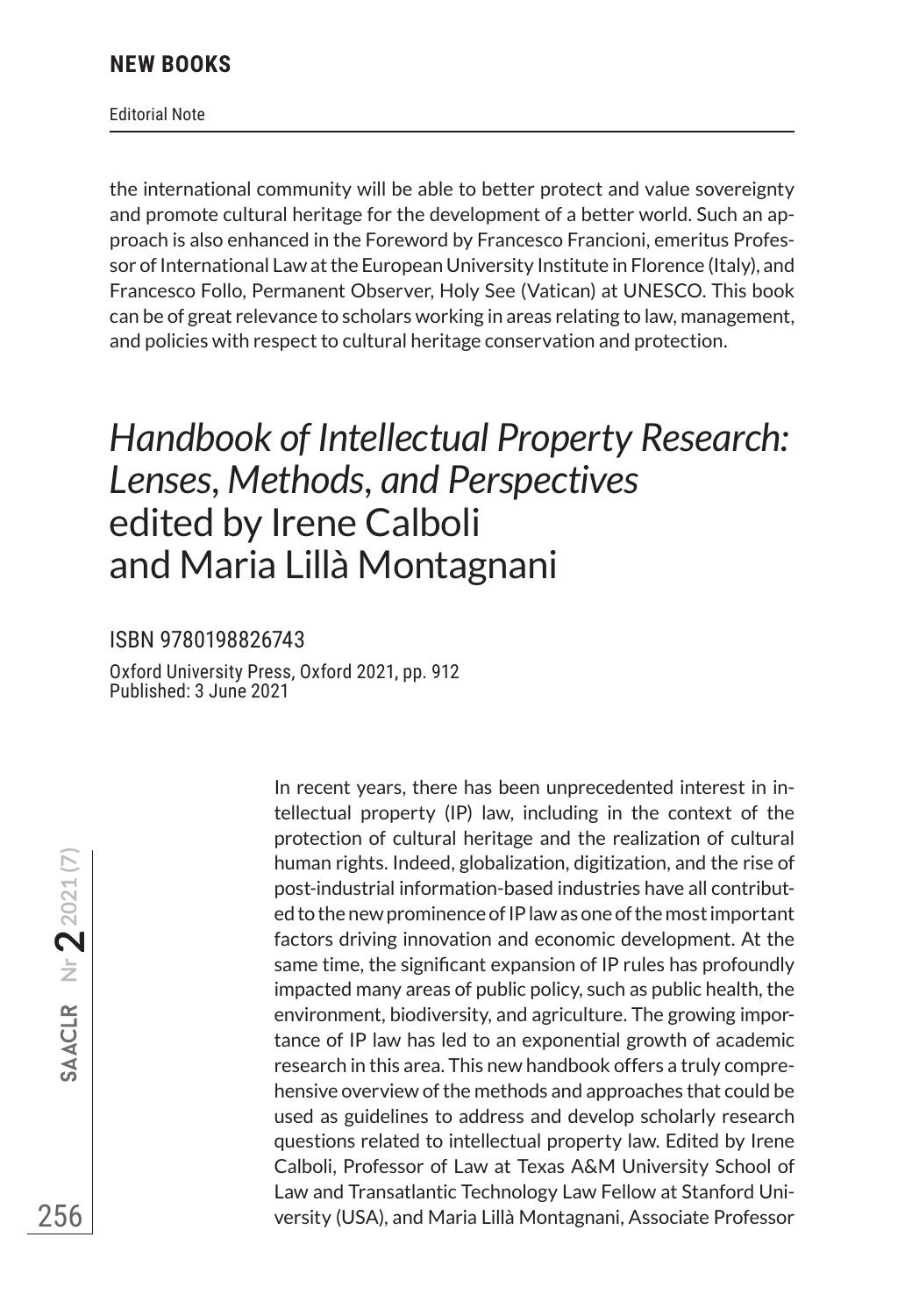of Commercial Law at Bocconi University in Milan (Italy), it seeks to provide a useful resource that can be used by IP researchers who are interested in expanding their expertise in a specific research method or seek to acquire an understanding of alternative lenses that could be applied to their research. This book is one of the largest compilations to date of the existing methods and approaches, viewed through different lenses, perspectives, and experiences from a diverse group of scholars from a wide range of countries, backgrounds, and legal traditions. In fact, it features 52 analytical chapters, addressing the four leading themes of this volume: the intersections between IP law and other areas of law; the relationship of IP law and the humanities; IP law and social sciences; and IP law and legal pluralism. This diversity, both regarding the topics and the authors of the contributions (thus comprising their scholarly backgrounds), is a fundamental feature of this new handbook, which is aimed to assist IP researchers across many countries in both the developing and developed world.

# *Tattooed History: The Story of Mokomokai* Robert K. Paterson

#### ISBN 9788874399659

Five Continents Editions, Milan 2021, pp. 180 Published: July 2021

> *Tattooed History: The Story of Mokomokai* is the first monograph to comprehensively explore the history of these remarkable Maori ancestors. Written by Robert K. Paterson, professor emeritus of law at the University of British Columbia in Vancouver (Canada), this work presents many sources, documents, and illustrations to explore how the unique Maori cultural process of preserving the tattooed heads of both enemies and loved ones became of interest to the Western museums, science, and art markets. The book describes the auction and sale of mokomokai in Britain for a period of over 150 years. It discusses the collecting of mokomokai by such renowned British collectors as Horatio Gordon Robley and W.O. Oldman, who were sometimes the source of mokomokai for New Zealand institutions. The public sale of mokomokai at auction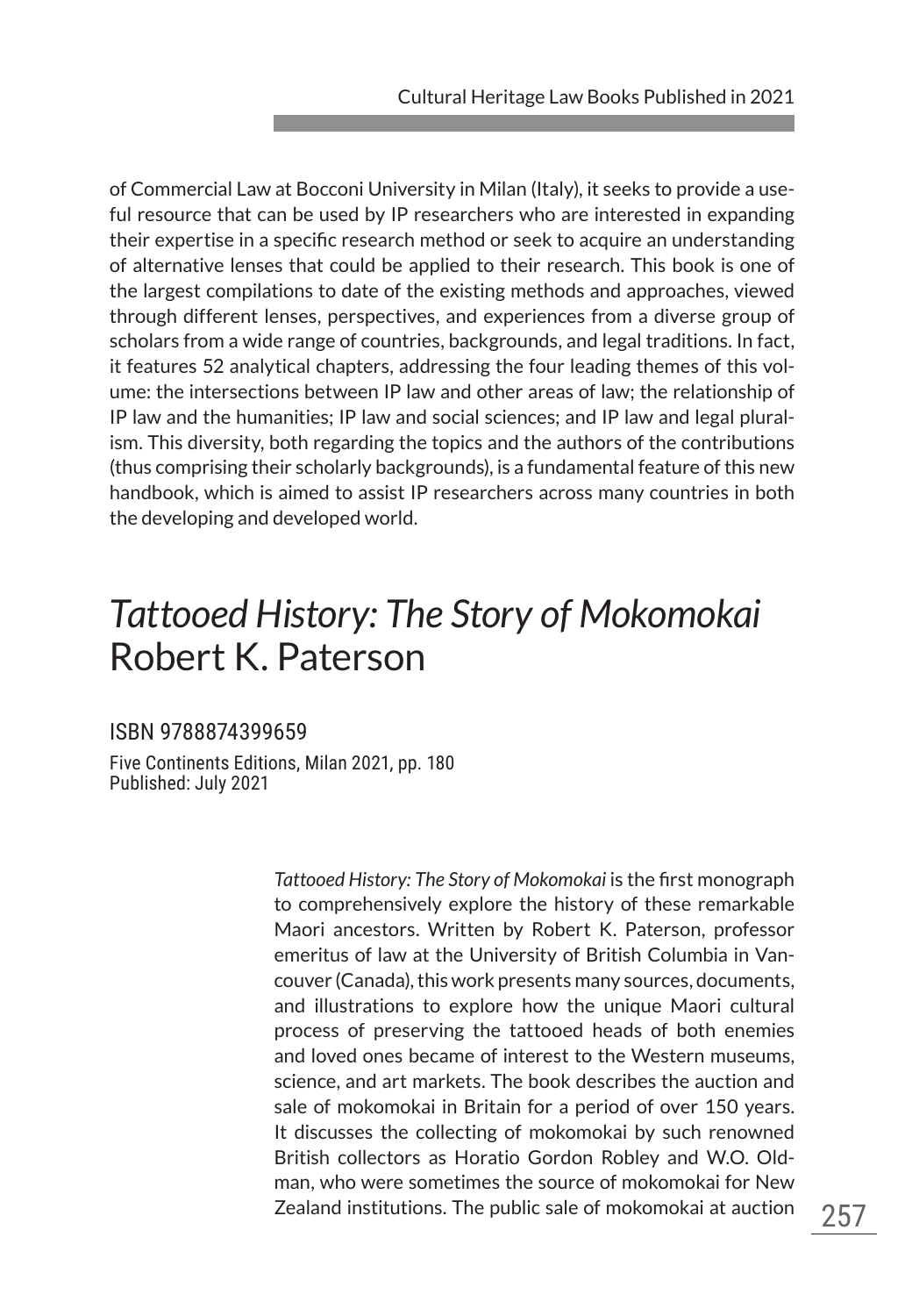Editorial Note

in Britain ended when Maori mounted legal challenges to such sales. These legal strategies are discussed, along with how they were replaced by comprehensive repatriation strategies that received government support and are still ongoing. *Tattooed History* presents the 250-years-long story of mokomokai in a new and exciting way, through rich historical and illustrative documentation. This book places these unique remains in the overall context of New Zealand history, the characters who formed part of it, and the emergence of an international market for ethnography after the Second World War.

### *Restitution: The Return of Cultural Artefacts* Alexander Herman

#### ISBN 9781848225367

Lund Humphries, London 2021, pp. 104 Published: 30 September 2021

> Debates about the restitution of cultural objects have been ongoing for many decades, but have acquired a new urgency recently with the intensification of scrutiny of the European museum collections acquired in the colonial period. Alexander Herman's fascinating and accessible book provides an upto-date overview of the restitution debate with reference to a wide range of current controversies. Herman is Director of the Institute of Art and Law and co-directs the "Art, Business and Law" LLM developed in partnership with the Centre for Commercial Law Studies at Queen Mary University of London. This is a book about returns of cultural treasures: why they are demanded; how they are negotiated; and where they might lead. The uneven relationships of the past have meant that some of the greatest treasures of the world currently reside in places far removed from where they were initially created and used. Today we are witnessing ardent attempts to put right those past wrongs: a light has begun to shine on the items looted from Asia, Africa, the Middle East, the Americas, and the Pacific, and the scales of history are, according to some, in need of

**2558**<br>258<br>258  $\texttt{SAACLR}$  Nr  $\textbf{2}$  2021 (7)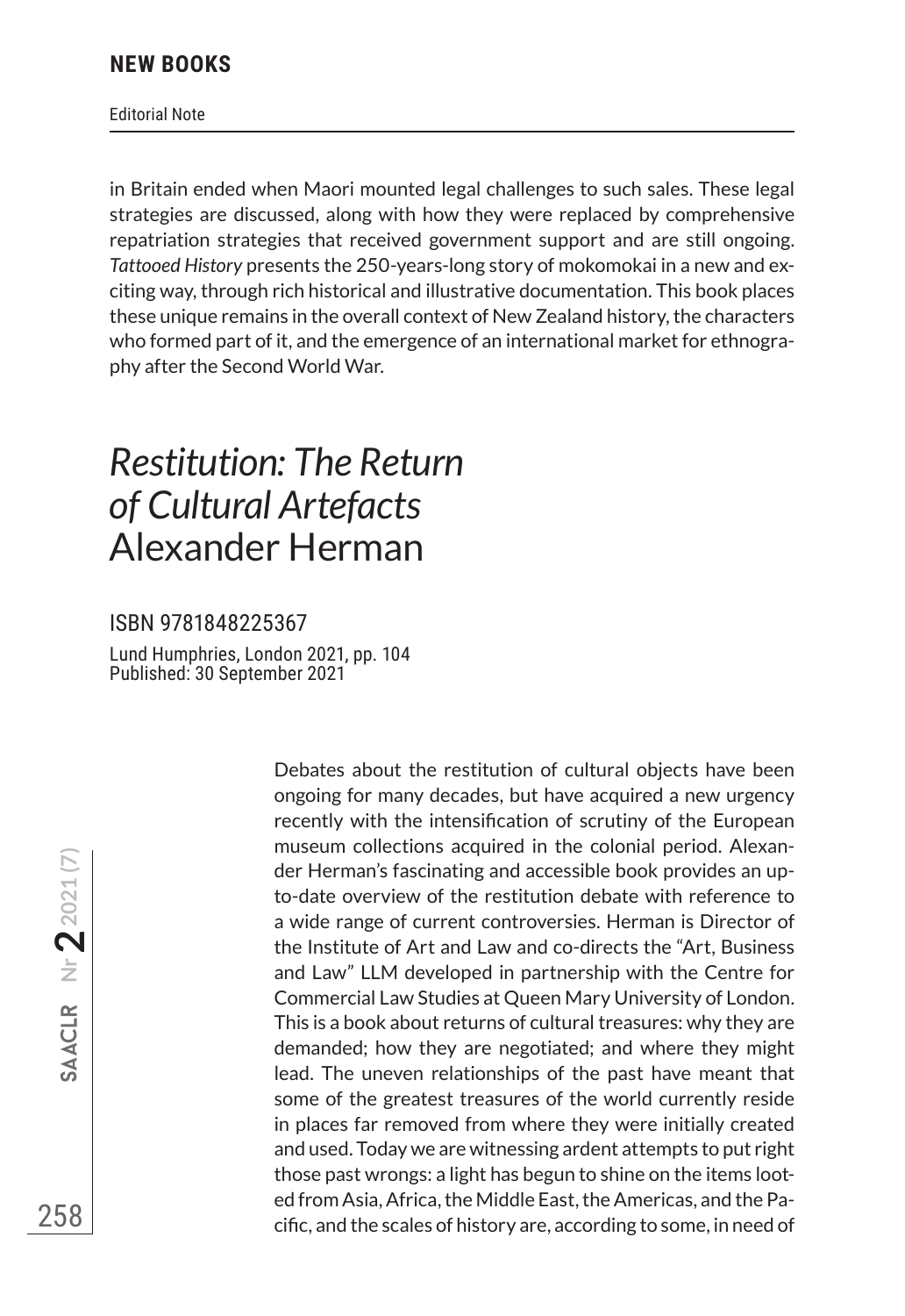significant realignment. This debate forces us to confront an often dark history, and the difficult application of our contemporary conceptions of justice to instances from the past. Should we allow plundered artefacts to rest where they lie – often residing there due to the imbalances of history? This book asks whether we are entering a new "restitution paradigm", one that could have an indelible impact on the cultural sector – and the rest of the world – for many years to come. It provides essential reading for all those working in the art and museum worlds and beyond.

# *Regulating Transnational Heritage: Memory, Identity and Diversity* Merima Bruncevic

ISBN 9781032067353 Routledge, New York 2021, pp. 166 Published: 14 October 2021

> This book, published within Routledge Studies in Cultural Heritage and International Law, addresses the topic of legal regulation of the so-called "transnational heritage". In fact, while there is a robust body of international and national cultural heritage law, the current regulation remains quite blind to its transnational manifestations. The author, Merima Bruncevic, Director of Centre for Intellectual Property at the Department of Law, School of Business, Economics and Law, University of Gothenburg (Sweden), defines such heritage as one where there is no community recognized in law to which it can be directly attributed and that can be responsible for its safekeeping and preservation. She explains that it can also include items of heritage where claims of ownership are disputed between two or more peoples or communities. There are a number of examples of such cultural heritage; for instance the Buddhist Bamiyan statutes in Afghanistan; Palmyra in Syria; the Jewish heritage of Iraq, or various items that are currently housed in large, often Western, museums as a result of colonial practices. This book, by discussing many cases of transnational heritage and the problems that arise due to the lack of regulation thereof,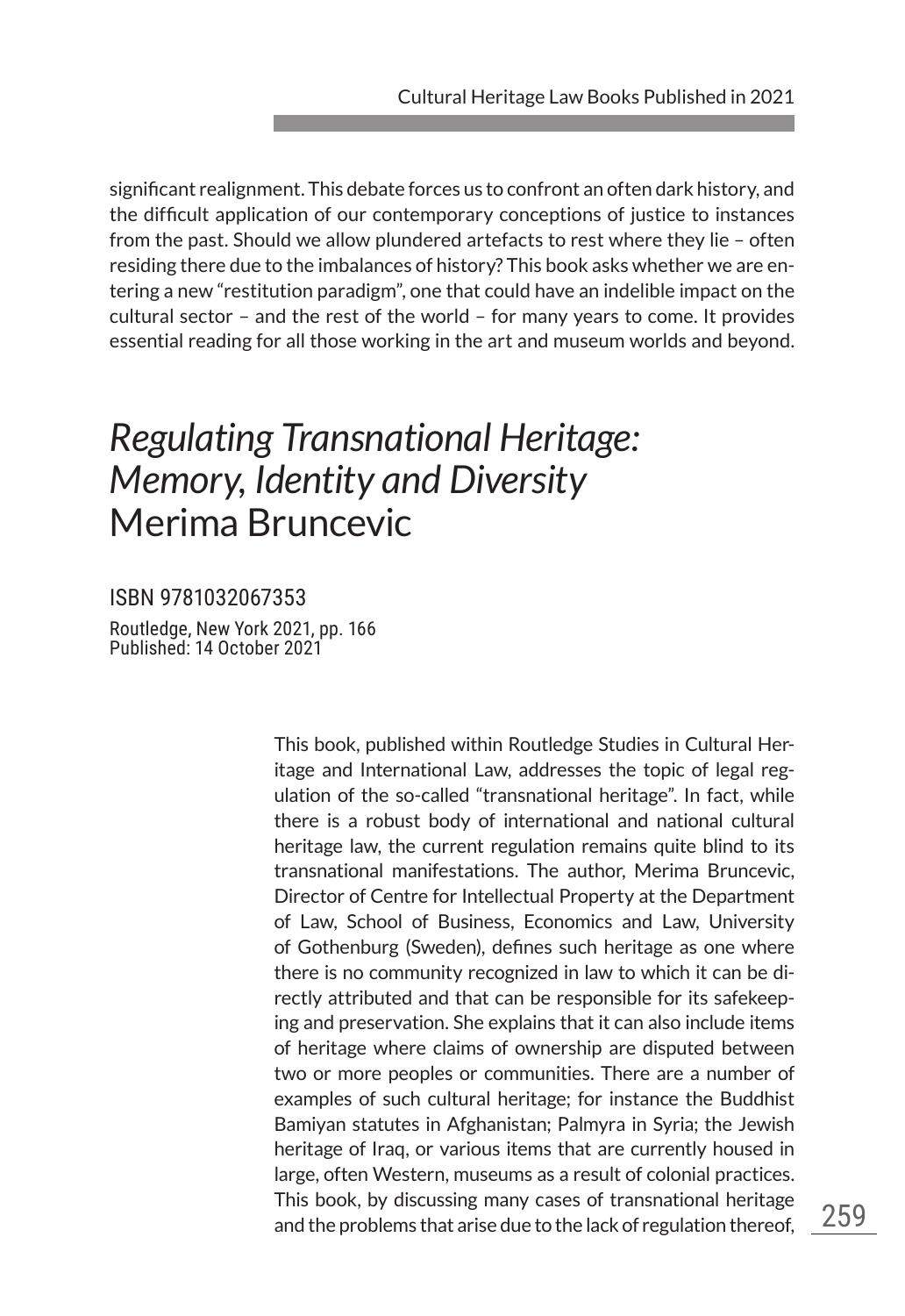Editorial Note

analyses the manifestations of memories and constructions of communities through heritage. Importantly, it focuses on the concept of community. How are communities constructed in cultural heritage law and what falls outside the definitions of community? The book underlines that issues surrounding transnational heritage involve more than just a communal right to culture. It argues that transnational heritage also directly affects wider matters of law such as citizenship, human rights, sovereignty, as well as the movement of people and cultural goods.

### *Frontiers of Cultural Heritage Law* James A.R. Nafziger

#### ISBN 9789004347632

Brill/Martinus Nijhoff, Leiden–Boston 2021, pp. xiv + 402 Published: 21 October 2021

> In this book James Nafziger covers a comprehensive range of cultural heritage law. Although the field is, of course, well known to readers of this journal, we should keep in mind that it marks a relatively new landmark in the fields of both national and international law. Thus, the book's primary focus is on the frontiers of legal development in the recent past, as well as the present and future.

> James Nafziger is Thomas B. Stoel Professor of Law and Director of International Programs at the Willamette University College of Law. He is Secretary of the American Society of International Law (ASIL) and Vice Chair of the International Law Association (ILA), having chaired its Committee on Cultural Heritage Law. The core material in this book is drawn from numerous work products of this ILA Committee, which are further developed and updated by Nafziger's own writings. The topics include, among others, the institutional process of creating cultural heritage law, the related role of non-governmental organizations, basic principles of international protection and cooperation ("caring and sharing"), the repatriation of cultural material, international trade controls, immunities of cultural material from seizure and court jurisdiction, cultural landscapes, and the interests of Indigenous peoples.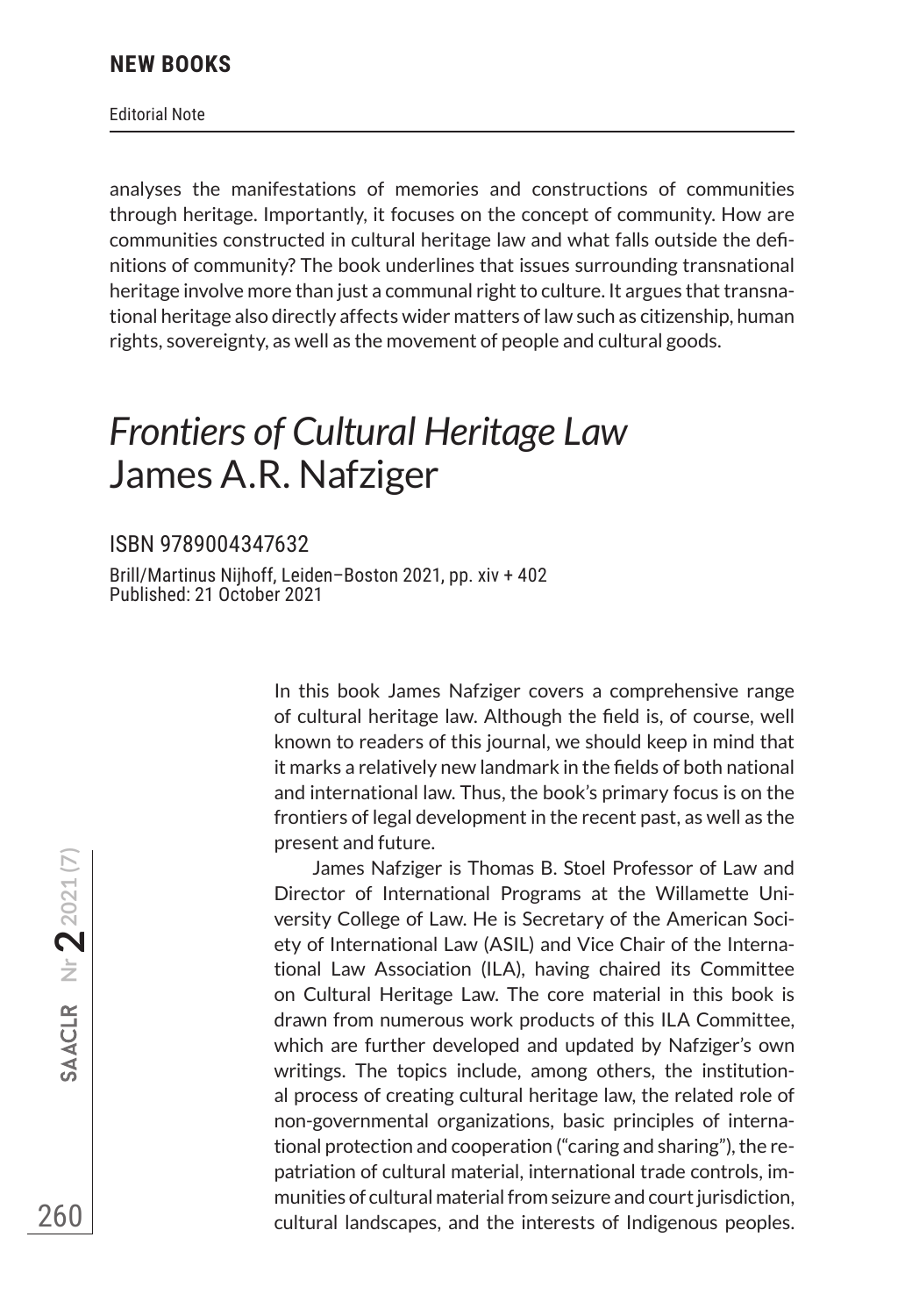One important takeaway from all the material contained in this book is that cultural heritage law is the product of transnationalism at work, combining national initiatives with diplomacy, UNESCO and other intergovernmental agreements, international custom, and non-governmental initiatives such as the ILA Committee's own contributions. Its contributions have included published studies, annotated principles and resolutions, draft treaties (such as the one in force as revised by UNESCO), and a book focused on national practices in the international trade of cultural material. The volume concludes by briefly exploring the current and future frontiers of a burgeoning field that engages the daily experiences and interests of the public. It will therefore appeal to a broad readership of lawyers, policy makers, museum professionals, heritage scholars, and perhaps most importantly, students.

# *Crime and Art: Sociological and Criminological Perspectives of Crimes in the Art World* edited by Naomi Oosterman and Donna Yates

#### ISBN 9783030848569

Springer, Cham 2021, pp. 294 Published: 6 November 2021

> This book brings together the work of authors who draw upon sociological and criminological methods, theory, and frameworks to produce research that pushes boundaries, considers new questions, and reshapes the existing understanding of "art crimes", putting a strong emphasis on methodological innovation and novel theory application. Edited by Naomi Oosterman, a permanent lecturer at the Department of Arts and Culture Studies at Erasmus University Rotterdam, and Donna Yates, an Associate Professor in the Department of Criminal Law and Criminology at Maastricht University (the Netherlands), it brings together a group of authors representing criminology and sociology – two disciplines that are poorly represented in the academic discourse on art- and culture-related crimes.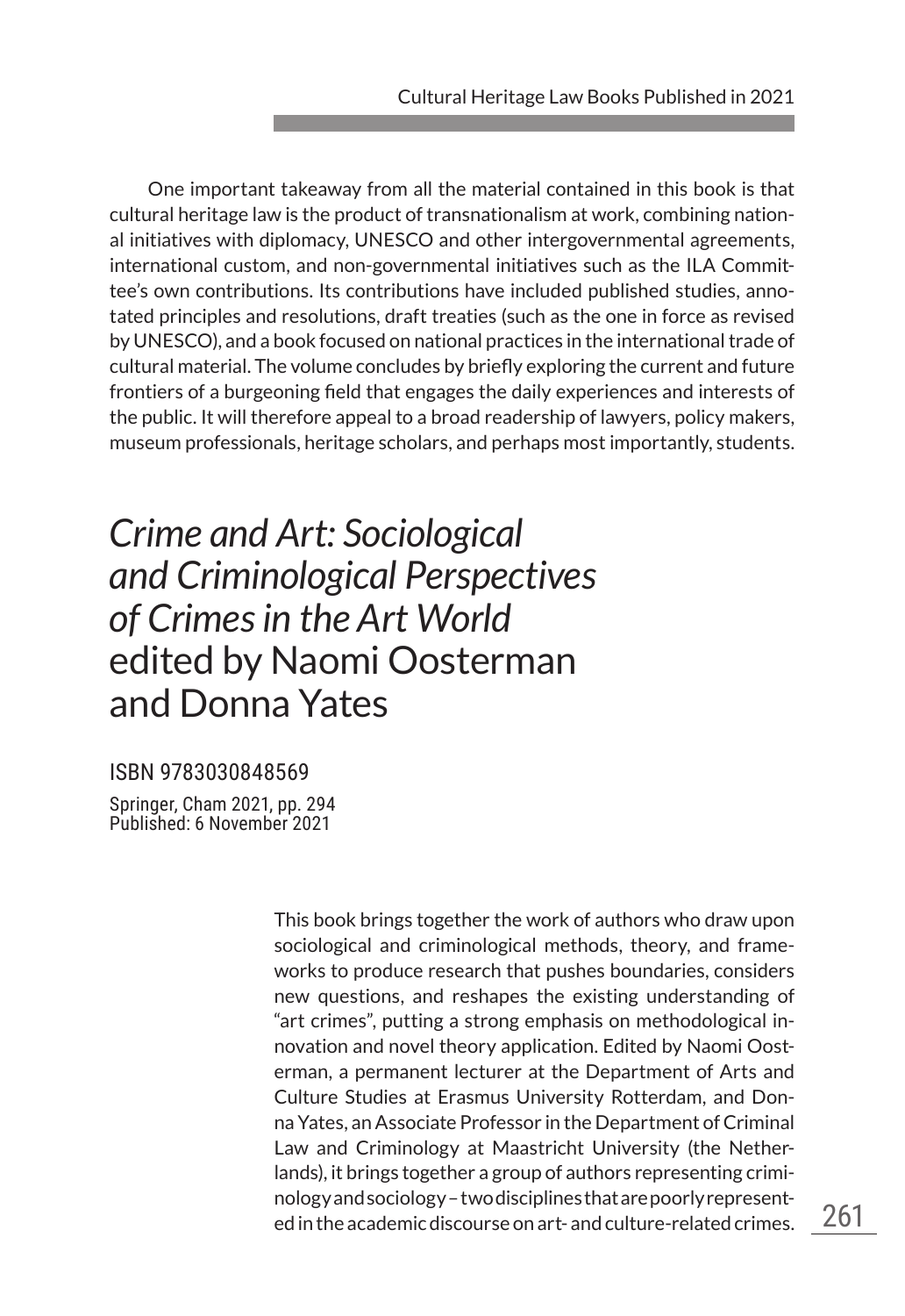Editorial Note

Indeed, to understand topics like theft, security, trafficking, forgery, vandalism, offender motivation, the efficacy of and results of policy interventions, and the effects art crimes have on communities, the theoretical and methodological models used for analyses need to be developed and substantiated. The envisaged readership of this book includes academics, researchers, and practitioners in the fields of criminology, sociology, law, and heritage studies who have an interest in art and heritage crime.

### *Cross-border Claims to Cultural Objects: Property or Heritage?* Evelien Campfens

#### ISBN 9789462362505

Part of the series of the Meijers Research Institute of Leiden University Eleven (imprint of Boom publishers), The Hague 2021, pp. 304 Published: 11 November 2021

> Although cultural objects have had a protected status since the early days of international law and the legal framework that ensures this protection is expanding, when it comes to claims by former owners to their lost artefacts the situation is less straightforward. On the one hand, claims are often not supported by positive law at all. This is especially true for historical losses such as Nazi-looted art or colonial takings, but similar problems occur in the field of more recently looted antiquities. On the other hand, non-binding regulations increasingly urge present possessors to find "just" solutions to claims – not as a legal obligation but as a matter of morality. This raises a fundamental question: if we believe that the application of the law leads to injustice, is it not time to change the law or the way it is applied? With this question in mind this book explores how claims to lost cultural objects fit in the wider legal framework, and where blind spots or clashes occur. The main insight is that the heritage value of cultural objects generally lies at the core of claims, whilst adequate legal tools to address that value is lacking. In that spirit, propositions are made to bridge the gaps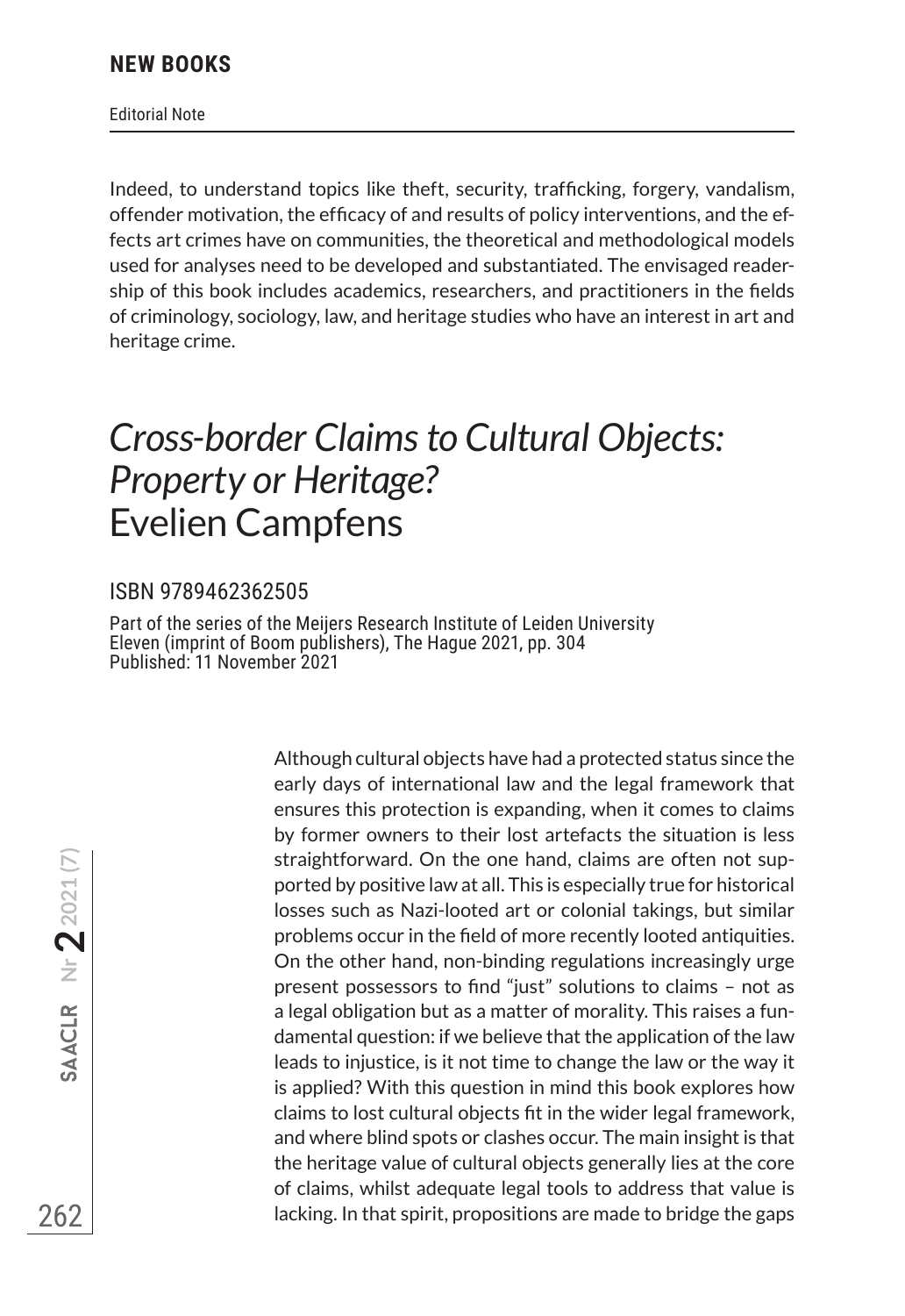that presently exist between public and private law norms in this field. The study's aim is to identify new directions that can help further develop a field that, today, is typified by legal insecurity.

The author of this book, Evelien Campfens, is a cultural heritage law specialist and post-doc fellow at the Research Group "Museums, Collections and Society" at the University of Leiden (the Netherlands). In 2001-2015 she served as general secretary of the Dutch Restitutions Committee for Nazi looted art.

### *Military Necessity in International Cultural Heritage Law* Berenika Drazewska

#### ISBN 9789004432550

Brill/Martinus Nijhoff, Leiden–Boston 2021, pp. xxvi + 365 Published: 9 December 2021

> This book, published at the end of 2021, offers the first comprehensive scholarly analysis of the current meaning and scope of military necessity – a key concept in the international legal framework for the protection of cultural heritage during armed conflicts since the adoption of the 1954 Hague Convention for the Protection of Cultural Property in the Event of Armed Conflict. This thorny issue has come to the fore again with the large-scale cultural heritage losses which have occurred during recent armed conflicts.

> The principle of military necessity is an essential component of international humanitarian law; in light of its traditional definition, it permits measures which are actually necessary to accomplish a legitimate military purpose and are not otherwise prohibited by international humanitarian law. Indeed, academic discussions commonly view military necessity uniquely through the lens of international humanitarian or international criminal law. In her book, Berenika Drazewska, Dorset Researcher in Public International Law at the British Institute of International and Comparative Law in London (UK) and Research Affiliate at the School of Law of Singapore